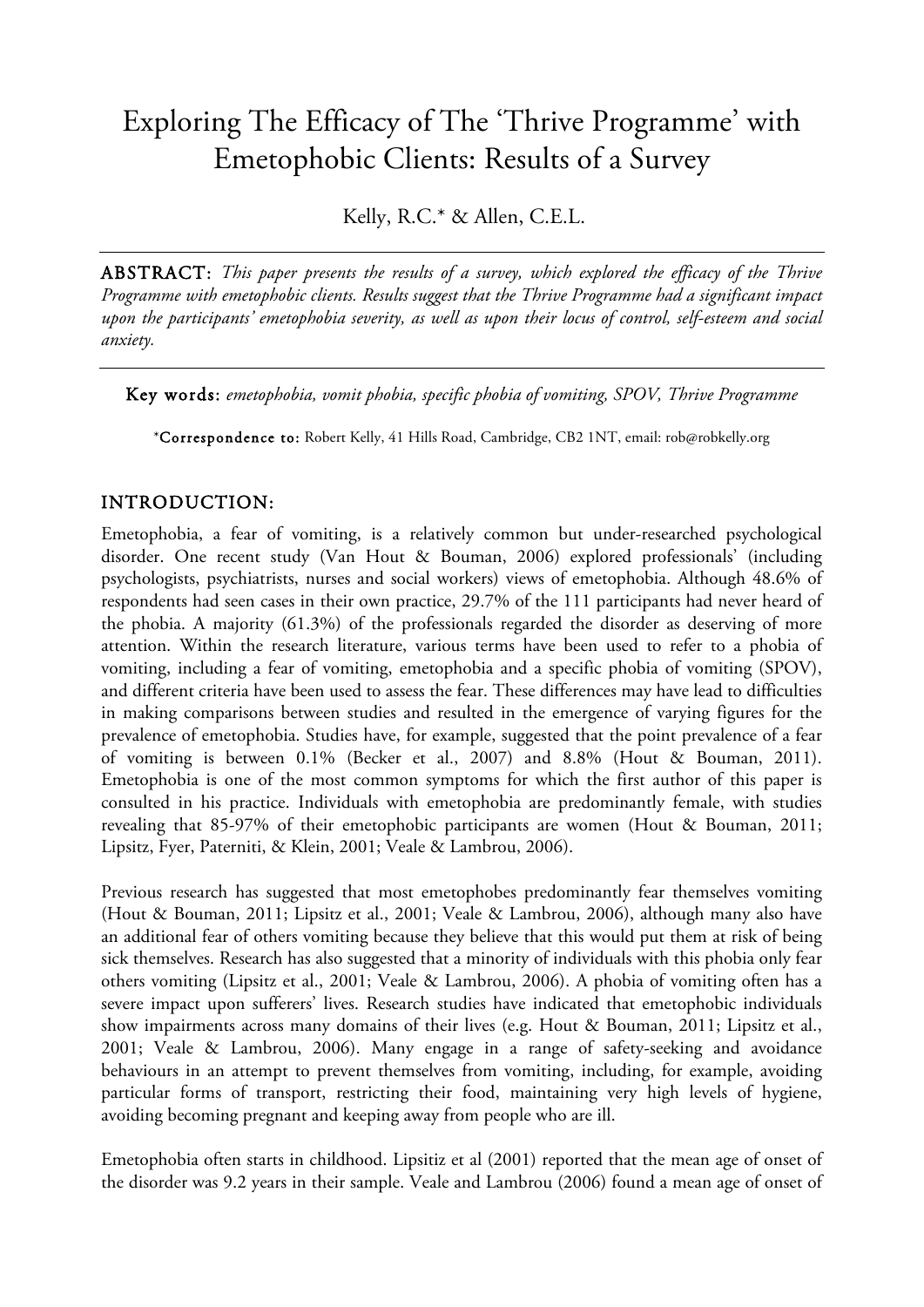9.8 years, with participants suggesting that their symptoms first became a problem at a mean age of 11.6 years. Research has suggested that the condition often has a chronic course, with average durations of the phobia exceeding 20 years at the time of participation (Lipsitz et al., 2001; Veale & Lambrou, 2006).

## Overlap with other disorders

Researchers have noted that emetophobia shows similarity with a number of other disorders, including social anxiety, obsessive compulsive disorder (OCD), panic disorder and health anxiety (Boschen, 2007; Veale & Lambrou, 2006; Veale, 2009). Like those with social anxiety, many emetophobia sufferers worry that others will evaluate them negatively if they vomit (Boschen, 2007) and Lipsitz et al (2001) found that 62% of their sample were more anxious about vomiting in public than in private. Similar to those with OCD, emetophobes commonly show substantial preoccupation with their gastrointestinal state and many engage in rituals in an attempt to prevent vomiting. As with panic disorder, those with a fear of vomiting may experience recurrent panic attacks. As with health anxiety, many emetophobes also show significant concerns about their health, worrying about illnesses that could cause vomiting. Some sufferers, also, attribute nausea caused by anxiety to physical problems instead (Veale, 2009). Where a sufferer's social anxiety, panic, health anxiety and obsessional compulsive symptoms are specifically related to the fear of vomiting, comorbid diagnoses are not made. Individuals with emetophobia can, however, have comorbid diagnoses, including the disorders mentioned already, depression and other phobias (Veale, 2009).

## Proposed causal and maintaining factors in emetophobia

Research has suggested that many people with emetophobia have had aversive experiences of vomiting. Studies have indicated that some individuals develop the fear after a gastrointestinal illness or hospitalisation which included nausea or vomiting (Klonoff, Knell, & Janata, 1984; Williams, Field, Riegel, & Paul, 2011). One recent study (Veale, Murphy, Ellison, Kanakam, & Costa, 2013) found that those with emetophobia rated their autobiographical memories of vomiting themselves as significantly more distressing than the control group, as well as recalling more memories of others being sick. The authors suggested that sufferers could develop their fear through classical conditioning, whereby an experience of vomiting could lead to the phobia, or vicarious learning, where watching others vomit or acting fearfully in relation to vomit could be sufficient for the development of emetophobia. Prior research by the first author has, also, indicated that emetophobic's fear can be triggered by aversive experiences (Hagley & Kelly, 2009).

Unpleasant experiences of vomiting seem, however, to play only a small role in the development of the phobia. Indeed, one study (Klonoff et al., 1984) that explored a fear of vomiting in children, which began after a hospitalisation or illness which included nausea or vomiting, suggested that a combination of developmental transitions in the children's lives, psychological stressors and parental reinforcement of the symptoms helped to maintain their fears. Indeed, since most people experience unpleasant episodes of vomiting at some point during their lifetime but do not develop emetophobia, other factors must be important contributors to this phobia.

Many papers have highlighted the substantial role that sufferers' cognitions and avoidance behaviours play in maintaining their emetophobia (e.g. Boschen, 2007; Veale & Lambrou, 2006; Veale, 2009). Veale (2009, p. 279) discussed how safety-seeking and avoidance behaviours *"have an unintended consequence of increasing the frequency of thoughts about vomiting and symptoms of nausea and will prevent disconfirmation of the threat of vomiting."* Boschen (2007) emphasised that a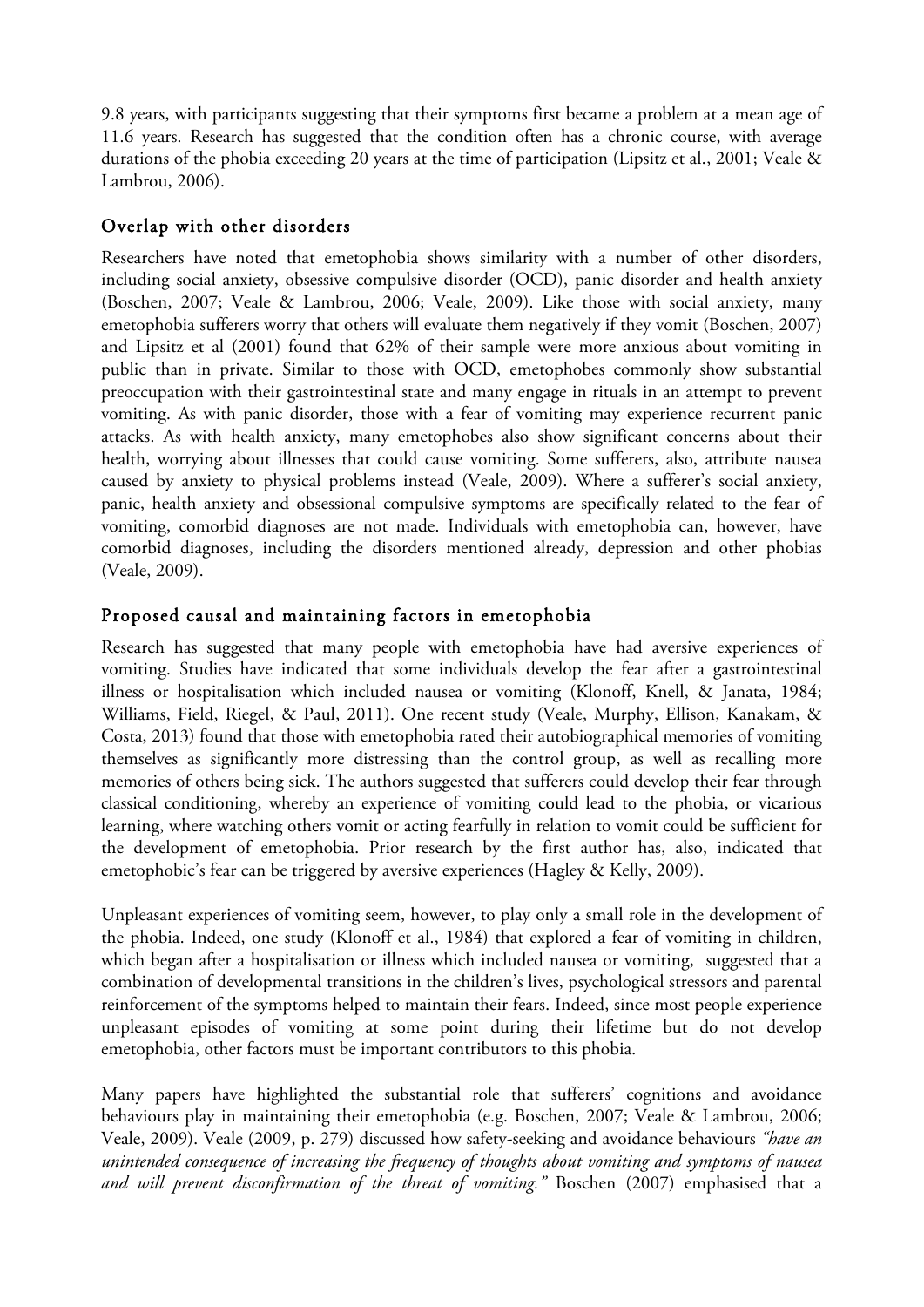tendency to somatize anxiety as gastrointestinal distress, catastrophic misappraisal nausea and other gastrointestinal symptoms, hypervigilance to gastrointestinal cues, beliefs about the unacceptability of vomiting, avoidance behavior, and selective confirmation biases all contribute to emetophobia. The first author's experience has supported the notion that sufferers' cognitions play a key role in a fear of vomiting, and, indeed, has indicated that those with emetophobia are not afraid of vomiting itself per se, but are instead fearful of the anxiety and emotional reaction that they create.

One recent research study has demonstrated a link between emetophobia and disgust propensity (how often people experience disgust) and sensitivity (the extent to which people evaluate disgustrelated experiences negatively) (van Overveld, de Jong, Peters, van Hout, & Bouman, 2008). It was found that an emetophobic group demonstrated significantly higher levels of both disgust propensity and disgust sensitivity compared to the control group. Additionally, disgust sensitivity was consistently the best predictor of emetophobic complaints. The authors noted that woman generally have higher levels of disgust propensity, which may help to explain the gender bias in emetophobia. Veale (2009, p. 273) has suggested that gender differences in the way in which individuals perceive vomiting may also be seen in the normal population and that *"men may be more likely to view vomiting as a joke and even desire to vomit after heavy drinking."*

Davidson, Boyle, & Lauchlan (2008) explored the relationship between emetophobia and locus of control. Their study suggested that emetophobes have a more internal locus of control than participants with other psychological disorders. It was postulated that an internal locus resulted in a fear of losing control, and that this contributed emetophobia. The notion that emetophobes have an internal locus of control, however, contradicts the first author's clinical experience. Although emetophobes are scared to lose control and have an over-inflated sense of responsibility in relation to preventing themselves from vomiting, it should be noted that locus of control and desire for control are different concepts (e.g. Burger, 1984; Dembroski, MacDougall, & Musante, 1984; Gebhardt & Brosschot, 2002). Desire for control refers to the amount of control people want, whereas locus of control refers to the amount of control they believe that they have over their lives. In the first author's clinical practice, he has found that, although those he has treated with emetophobia do have a very strong desire for control, they generally do not have a particularly internal locus of control and are often very external in relation to emotional and coping domains.

There could be a number of reasons why, if those with emetophobia actually have a relatively external locus of control, the study by Davidson, Boyle and Lauchlan (2008) found a more internal locus of control in those with a fear of vomiting. Emetophobics' strong desire for control could mask their externality. Additionally, although some people with a fear of vomiting may have an internal locus of control in relation to many aspects of their lives, they may nonetheless be external in emotional and coping domains. The locus of control scales used in Davidson, Boyle and Lauchlan's study may not have explicitly probed these emotional and coping domains thoroughly, leaving these unexplored. Finally, as noted by the authors, there was substantial disparity between the control and emetophobia samples, which could have impacted upon their locus of control scores. Further research is needed to explore and clarify the relationships between locus of control in different domains, desire for control and emetophobia and gain greater understanding of the disorder.

### Treatment of emetophobia

There has been little research into the treatment of emetophobia. Veale and Lambrou (2006, p. 139) have reported that *"clinicians generally regard it as challenging to treat because of high drop out or*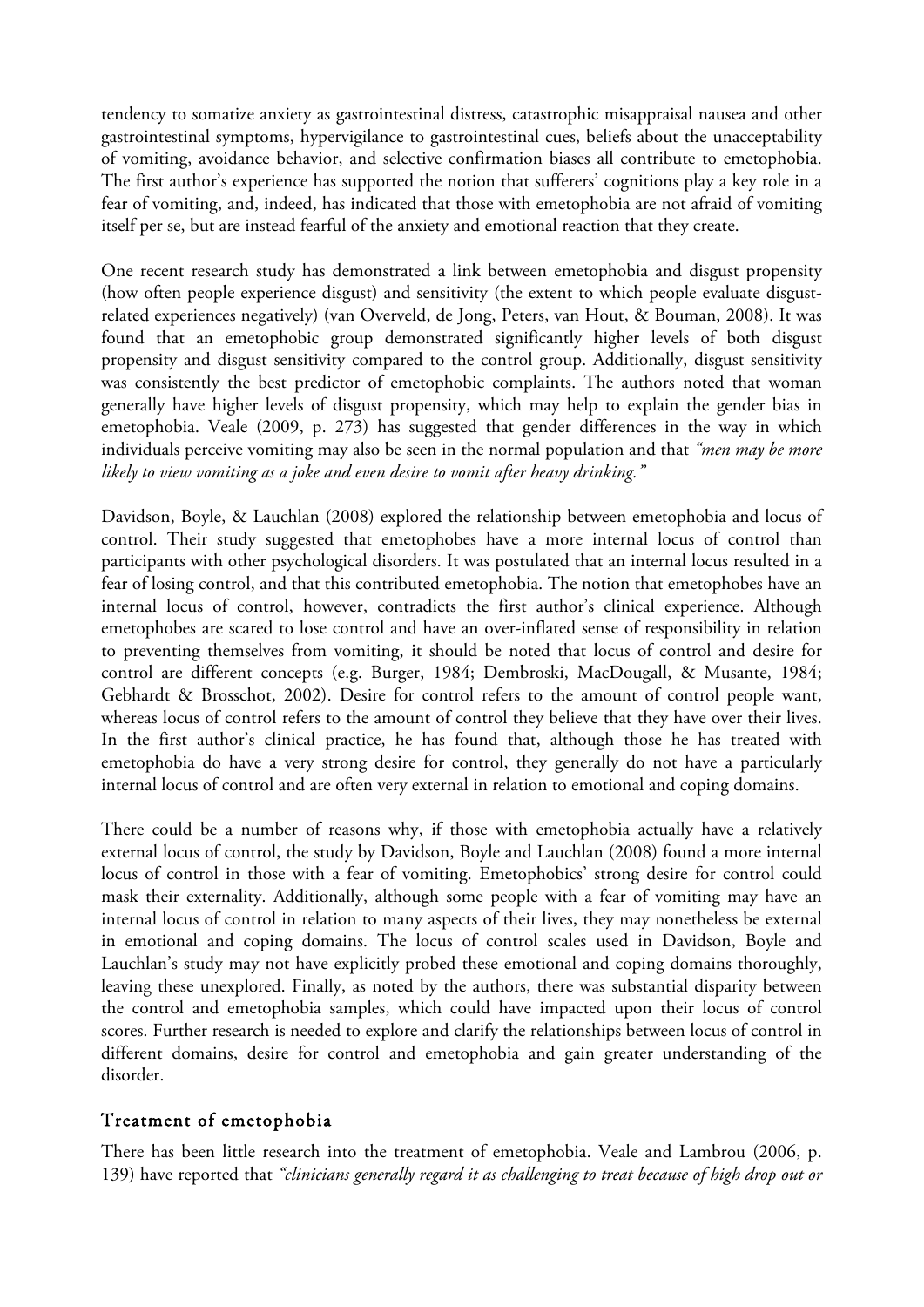*a poor response to treatment."* Veale (2009) has provided a comprehensive cognitive behavioural formulation for a specific phobia of vomiting, but, as yet, no results have been reported regarding its success. There have, however, been a number of case reports of the successful use of cognitive and behavioural techniques (e.g. Hunter & Antony, 2009; Moran & O'Brien, 2005; O'Connor, 2004; Philips, 1985). Two case studies have also described the use of hypnosis to treat emetophobia (McKenzie, 1994; Ritow, 1979). To date, the largest published study specifically exploring the treatment of a fear of vomiting involved only seven participants (Philips, 1985), highlighting that larger scale studies are needed. Additionally, there is likely to be a reporting bias of successful treatment outcomes within the research literature. Veale and Lambrou (2006) found that twentynine percent of their sample of vomit phobics had received some form of therapy for their fear, which overall they rated as largely ineffective.

Within his practice, the first author has developed a cognitive training programme, The Thrive Programme, which has been designed to help sufferers with a wide range of psychological disorders. The programme aims to provide clients with an understanding of how their limiting beliefs and ways of thinking contribute to their symptoms. It encompasses exercises and techniques designed to enable people to alter these detrimental ways of thinking. The programme focuses in particular upon the people's locus of control, social anxiety and self-esteem, with the intention of increasing internality, reducing social anxiety and raising self-esteem. Follow-up of and feedback from clients suggested that the Thrive Programme is highly effective at reducing emetophobia symptoms. The efficacy had not, however, been systematically explored. This study, thus, aimed to explore the effectiveness of the Thrive Programme with emetophobic clients.

## METHOD:

## Participants

Participants were 35 paying clients with emetophobia, who had undertaken the Thrive Programme. Respondents included 34 women and 1 man. The mean age was 35 years (range 13 to 58 years). A comparison group of 30 paying clients with other psychological disorders and problems (including general anxiety, social anxiety, sexual problems, depression and weight loss) had a mean age of 38 years (range 21 to 72 years) and included 19 women and 11 men.

## Procedure

# *(i) Treatment Protocol*

All participants undertook the Thrive Programme, a cognitive training programme, which aimed to provide clients with an understanding of how their unhelpful beliefs and thinking styles were contributing to their phobia, as well as helping them to gradually change these ways of thinking. The programme required clients to complete a workbook, which they were able to do alone, or alongside weekly sessions with a Thrive Consultant, who had been trained to provide guidance and support.

The majority (31, 88.57%) of emetophobic participants visited a Thrive Consultant to complete the programme. The mean number of hour-long sessions they had undergone was 6.63 (range 5 to 9). Most of the comparison group (28, 98.33%) also visited a consultant. The mean number of sessions they had undergone was 5.91 (range 3 to 12). Four emetophobic participants had undertaken the Thrive Programme mainly by reading the Thrive Workbook, although all of these individuals had additionally seen a Thrive Consultant for a single support session. Two of the comparison group had undertaken the programme solely by reading the workbook.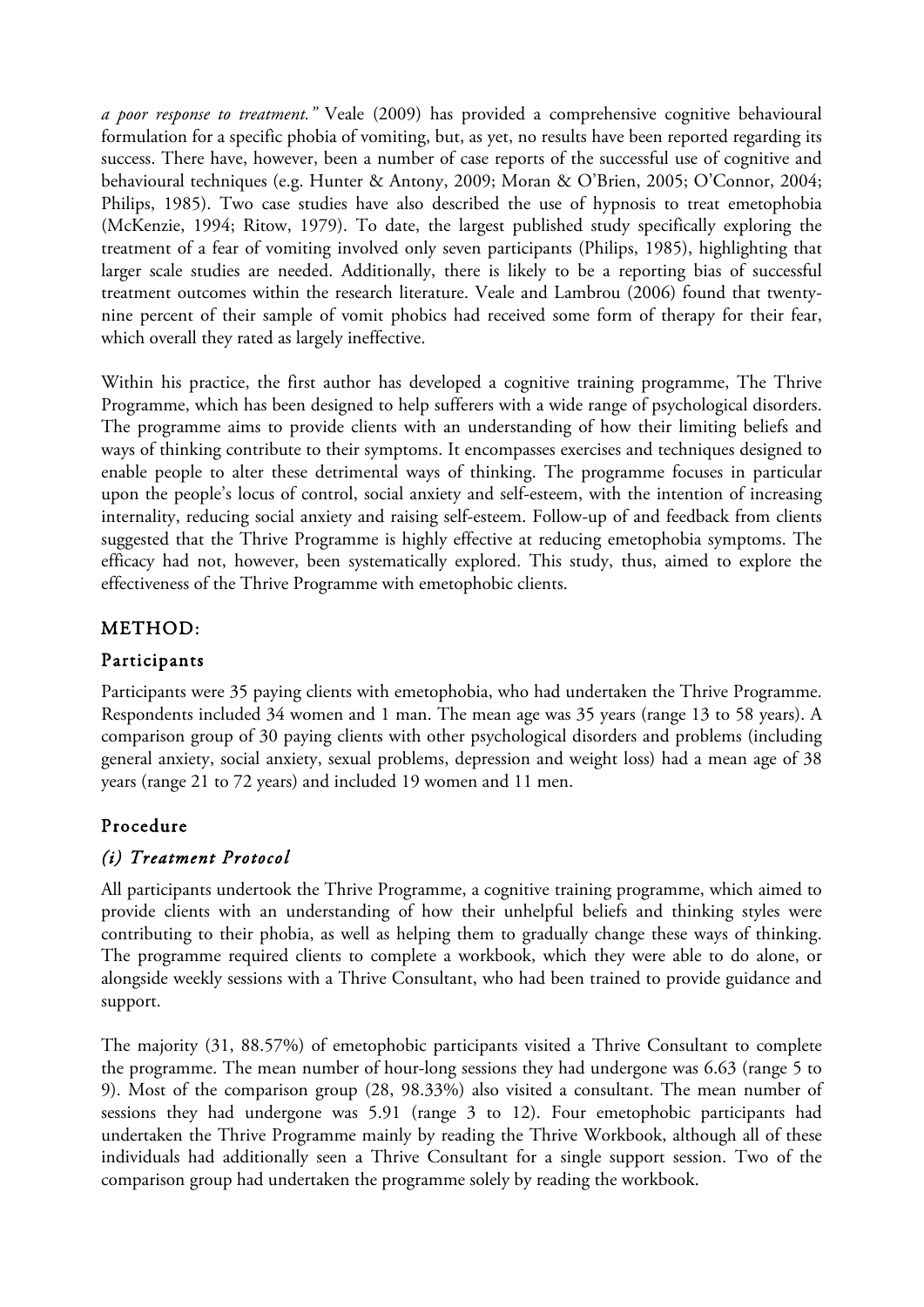## *(ii) Survey Questionnaire*

The post-treatment questionnaires were self-administered online. The online form explained the purpose of the research and explained that the survey was anonymous.

The questionnaire asked participants to rate the severity of their symptoms before and after completing the Thrive Programme on a four point scale which included: little to no; modest; significant; and severe impact. The emetophobic participants were additionally asked to complete a new measure to assess their emetophobia severity (the emetophobia severity scale, ESS), which had been adapted from other existing measures. Higher scores represented greater severity and impairment (possible range 0 to 30). Finally, all participants were asked to fill in their scores for measures of locus of control, self-esteem and social anxiety, before and after completing the programme. All respondents had completed these three scales as part of undertaking the programme.

# RESULTS:

## Clinical Features of Emetophobia

The emetophobic participants reported that their phobia had started at a mean age of 11 years (range 6 to 22 years). On average these clients had been suffering from their fear for 24 years (range 4 to 48 years).

All emetophobic respondents rated their phobia as having a severe impact upon their lives (on a four point scale which included: little to no; modest; significant; severe). This was in contrast to the comparison group, of whom the majority (23, 76.67%) rated their symptoms as having a significant impact. Five (16.67%) of the comparison group rated their symptoms as severe and two (6.67%) rated them as having a modest impact on their lives. The emetophobic participants also completed a measure of emetophobia severity (ESS), where higher scores represented greater severity and impairment (possible range 0 to 30). Participants scored an average of 24.31 (range 18 to 30).

An independent samples t-test assuming unequal variances (Levene's test was significant,  $F(1,63) =$ 9.81, p = 0.003, suggesting violation of the assumption of homogeneity of variance) was used to compare emetophobic and comparison participants' locus of scores prior to undertaking the Thrive Programme. There was a significant difference in the initial locus of control scores of the emetophobic participants ( $M = 24.89$ ,  $SE = 0.38$ ) compared to the comparison group ( $M = 20.70$ , SE = 0.70), with the emetophobes scoring more externally,  $t(45.75) = 5.30$ ,  $p < 0.001$ ,  $r = 0.62$ . This represented a large effect.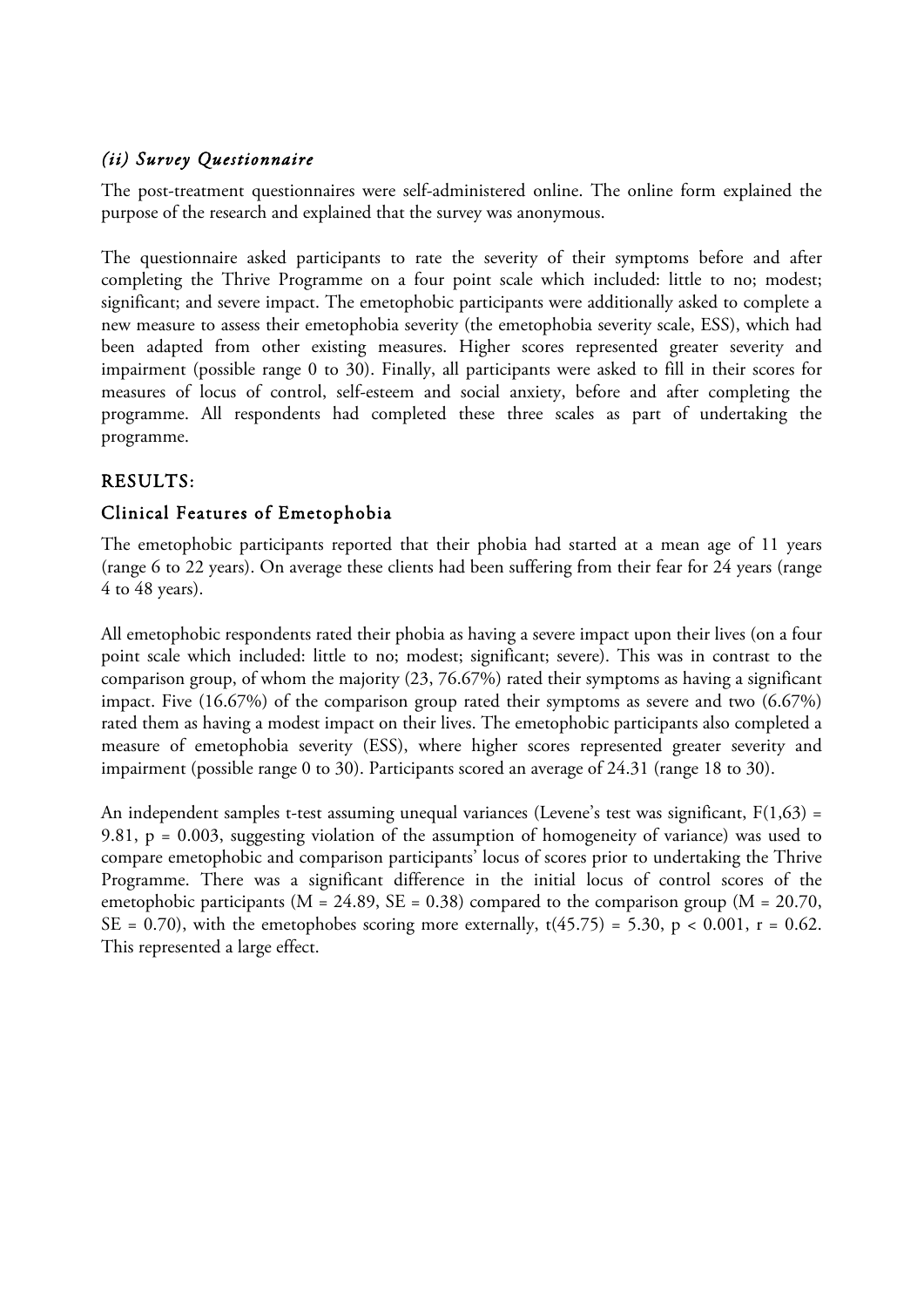Figure 1: *Mean locus of control scores of emetophobic and non-emetophobic participants prior to undertaking the Thrive Programme*



The initial social anxiety and self-esteem scores of the emetophobic and comparison group were also compared using independent samples t-tests, assuming unequal variances. There was a significant difference in the initial social anxiety scores of the emetophobic participants ( $M = 16.40$ ,  $SE = 0.31$ ) compared to comparison group ( $M = 12.89$ ,  $SE = 0.88$ ), with the emetophobes displaying higher levels of social anxiety,  $t(33.70) = 3.76$ ,  $p = 0.001$ ,  $r = 0.54$ . This represented a large effect.

Figure 2: *Mean social anxiety scores of emetophobic and non-emetophobic participants prior to undertaking the Thrive Programme*

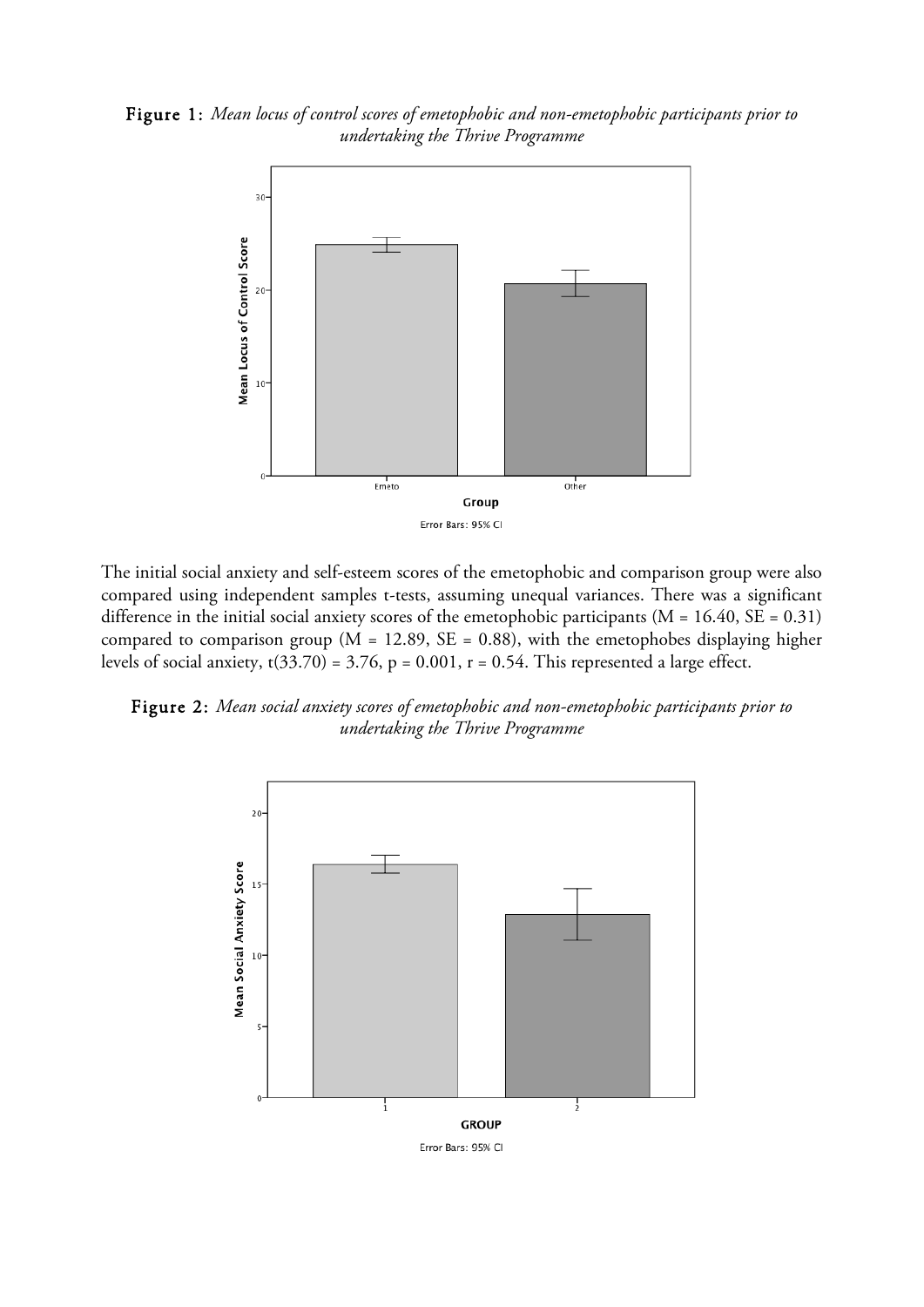There was no significant difference in the initial self-esteem scores of the emetophobic participants  $(M = 14.74, SE = 0.39)$  compared to comparison group  $(M = 13.73, SE = 0.70)$ , t(48.00) = 1.317,  $p = 0.19$ ,  $r = 0.19$ .

#### The Thrive Programme Treatment Response

The treatment response of the emetophobic participants was also explored. All participants fully completed the Thrive Programme. After finishing the programme, the majority (30, 85.71%) of the emetophobic participants rated their symptoms as having little to no impact on their lives. The remaining five (14.29%) rated them as having a modest impact.

A Wilcoxon signed-rank test (the non-parametric version of a dependent samples t-test, due to violation of parametric assumptions) found a significant decrease in the emetophobic participants' emetophobia symptom severity scores post the Thrive Programme (*Mdn* = 5) compared to their initial scores ( $Mdn = 25$ ),  $z = -5.171$ ,  $p < 0.001$ ,  $r = -0.87$ . A higher score represented greater severity of emetophobic symptoms, so participants' severity substantially decreased after completing the programme.

Figure 3: *Median ESS scores of emetophobic participants before and after undertaking the Thrive Programme*



The initial and final locus of control, self-esteem and social anxiety scores of the emetophobic participants were also compared. A Wilcoxon signed-rank test found a significant decrease in the participants' locus of control scores post the Thrive Programme (*Mdn* = 5) compared to their initial scores ( $Mdn = 25$ ),  $z = -5.171$ ,  $p < 0.001$ ,  $r = -0.87$ . A higher score represented a more external locus of control, so participants, thus, developed a more internal locus of control after undertaking the programme.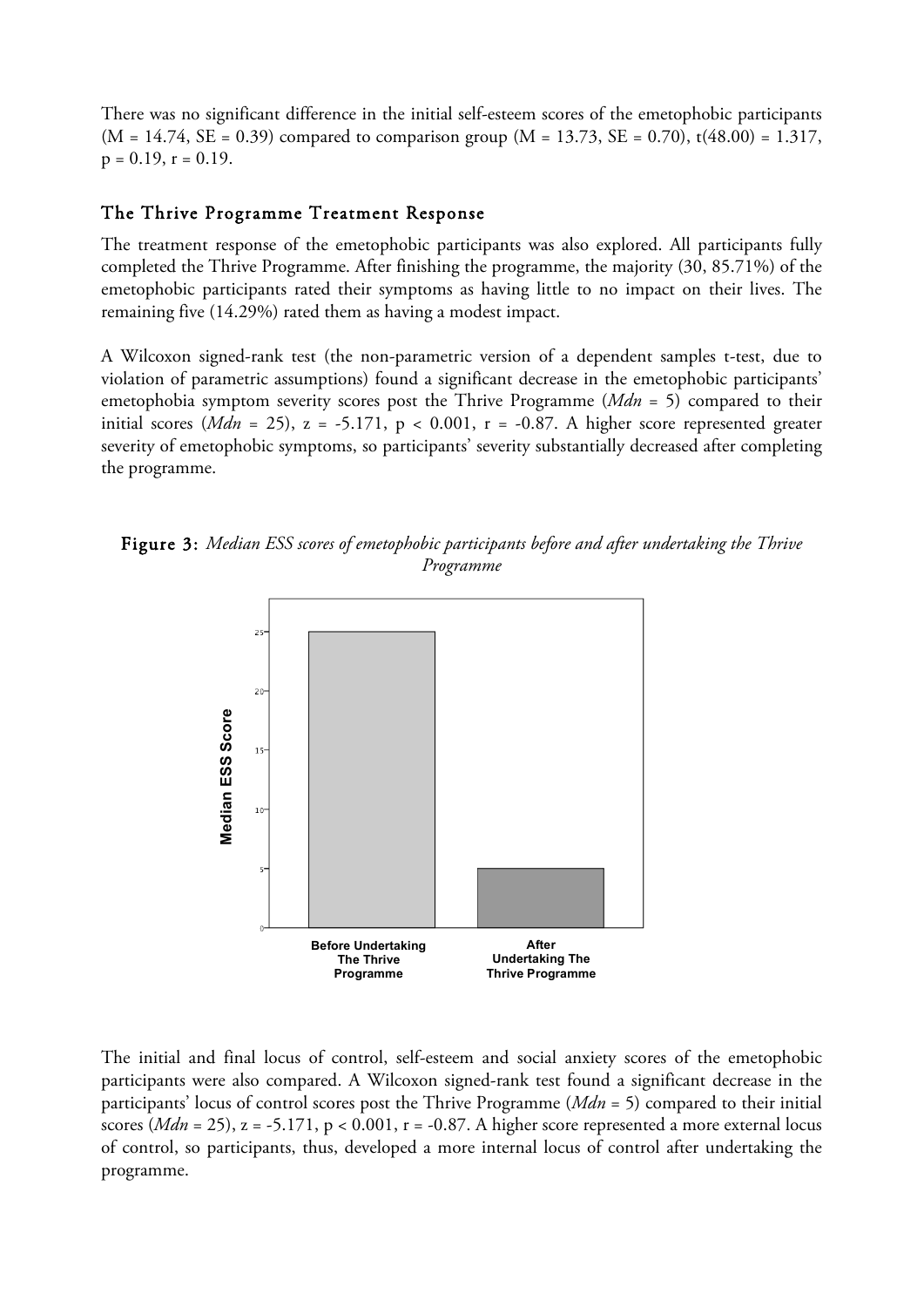A Wilcoxon signed-rank test also found a significant decrease in the participants' social anxiety scores (where a higher score represented greater social anxiety) post the Thrive Programme (*Mdn* = 16) compared to their initial scores (*Mdn* = 4), z = -5.02, p < 0.001, r = -0.88. Finally, a Wilcoxon signed-rank test found a significant decrease in the participants' self-esteem scores (where a higher score represented lower self-esteem) post the Thrive Programme (*Mdn* = 15) compared to their initial scores ( $Mdn = 3$ ),  $z = -5.03$ ,  $p < 0.001$ ,  $r = -0.85$ , suggesting that the participants' self-esteem increased.

## DISCUSSION AND CONCLUSIONS:

The findings of this study in many ways supported prior research into emetophobia. The emetophobic participants reported that their phobia had started at a mean age of 11 years, which agreed with other findings that emetophobia tends to start in childhood (Lipsitz et al., 2001; Veale & Lambrou, 2006). In this study, participants had been suffering from their fear for a mean duration of 24 years, in line with research has suggested that the condition often has a chronic course (Lipsitz et al., 2001; Veale & Lambrou, 2006).

All the emetophobic participants rated their phobia as having a severe impact upon their lives, which is consistent with the findings of other studies. Lipsitz et al (2001, p. 150), for example, found that, *"Over 90% of respondents said they experienced distress from emetophobia symptoms 52 weeks a year. Over 70% said they were distressed 6 to 7 days a week."*

The results of this study disagreed with those of Davidson, Boyle, & Lauchlan (2008), who found that emetophobes have a more internal locus of control than participants with other psychological disorders. Here the emetophobic participants appeared to have a more external locus of control than a comparison group of participants, with other psychological disorders. This finding agreed with the first author's clinical experience. There could be a number of reasons why, if those with emetophobia actually have a relatively external locus of control, the study by Davidson, Boyle and Lauchlan (2008) found a more internal locus of control in those with a fear of vomiting. Emetophobics' strong desire for control could mask their externality. Additionally, although some people with a fear of vomiting may have an internal locus of control in relation to many domains in their lives, they may nonetheless be external in emotional and coping domains, which may not have been explicitly probed in Davidson, Boyle and Lauchlan's study. Finally, there were disparities between the emetophobic and control samples. It should, however, be noted that there were, also, a number of limitations to this study, which may have affected the findings. Firstly, although the locus of control scale used was based upon other existing scales, it has not been validated. Further research is required to thoroughly investigate the reliability and validity of this locus of control scale. Additionally, the comparison group here was comprised of individuals with a diverse range of disorders, which may have influenced findings.

Findings within this study also indicated that the emetophobic participants had high initial levels of social anxiety, indeed higher than the comparison group, some of which had consulted specifically for social anxiety. This suggests that social anxiety plays a role in emetophobia and/or is increased by having a fear of vomiting. There were no significant differences found in levels of self-esteem between the emetophobia and the comparison groups. Further research is needed to explore these findings, since, although the scales used in this study were adapted from other existing scales, they have not been validated.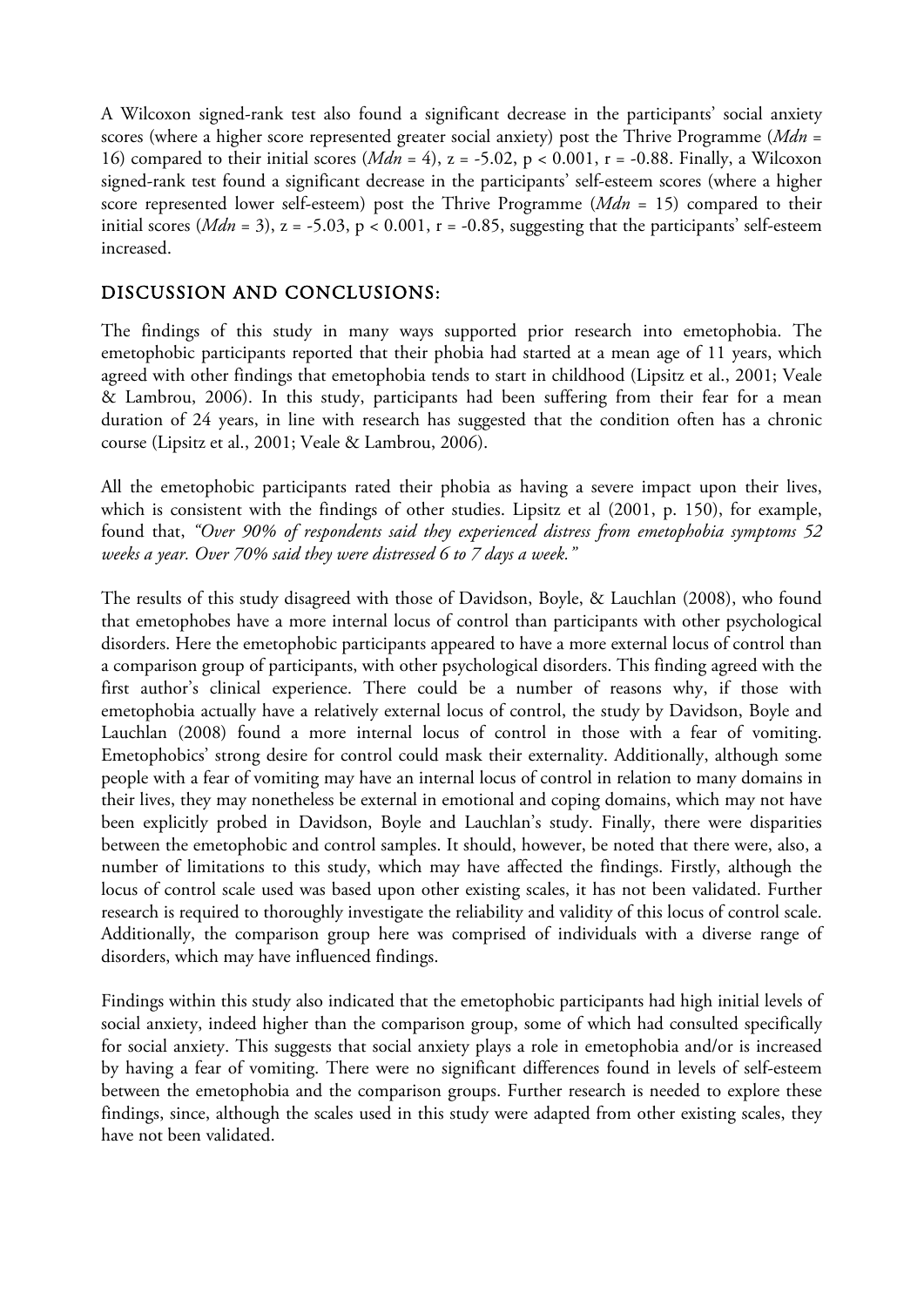The results of this survey also suggested that the Thrive Programme is a highly effective treatment for emetophobia, as all participants with a fear of vomiting reported significant improvements in their condition. Significant improvements were also seen in the participants' emetophobia symptom severity (ESS) scale scores, with emetophobic clients scoring substantially lower on the ESS after completing the Thrive Programme compared to their initial scores. These initial results support the notion that interventions that challenge emetophobics' unhelpful beliefs and thinking styles can be successful in substantially improving symptoms. It should be noted that the emetophobia symptom severity scale needs further research in order explore reliability and validity. Improvements in the ESS scores in this study do, however, agree with the participants' reported improvements in the extent to which their fear impacted upon their lives, providing validity evidence. Long term follow up of the emetophobic participants has not yet been conducted, although future research will address this.

One strength of this study is that it involved a larger sample than other research exploring the success of treating emetophobia. Previously, the largest study specifically exploring the treatment of a fear of vomiting involved only seven participants (Philips, 1985). Veale and Lambrou (2006) noted that clinicians tend to regard emetophobia as challenging to treat due to high drop out or a poor response to treatment, but, in this study, all participants completed the programme and all reported a substantial improvement in their symptoms. The results of this study, therefore, highlight the potential for wide scale successful treatment of emetophobia.

Although the findings suggest that the Thrive Programme is a highly promising intervention, there were limitations to the study, which have not already been discussed. Due to the fact that the study took place in a clinical setting with paying clients there was no control group who did not receive treatment. The chronic nature of emetophobia, as indicated by other research (Lipsitz et al., 2001; Veale & Lambrou, 2006), as well as in this study, however, suggested that it is unlikely that many of the emetophobes in this study would have seen substantial improvements without intervention. Additionally, as mainly paying clients took part in the treatment and survey, the results may only be generalisable to other clients willing and able to pay for treatment. Paying for a session is likely to provide a degree of motivation throughout the treatment programme.

Future research into emetophobia is now planned to further examine the relationship of locus of control, self-esteem and social anxiety to emetophobia. Additionally, continued research into the Thrive Programme will be carried out, enabling its efficacy to be further explored, facilitating evidence based practice and the development of the programme.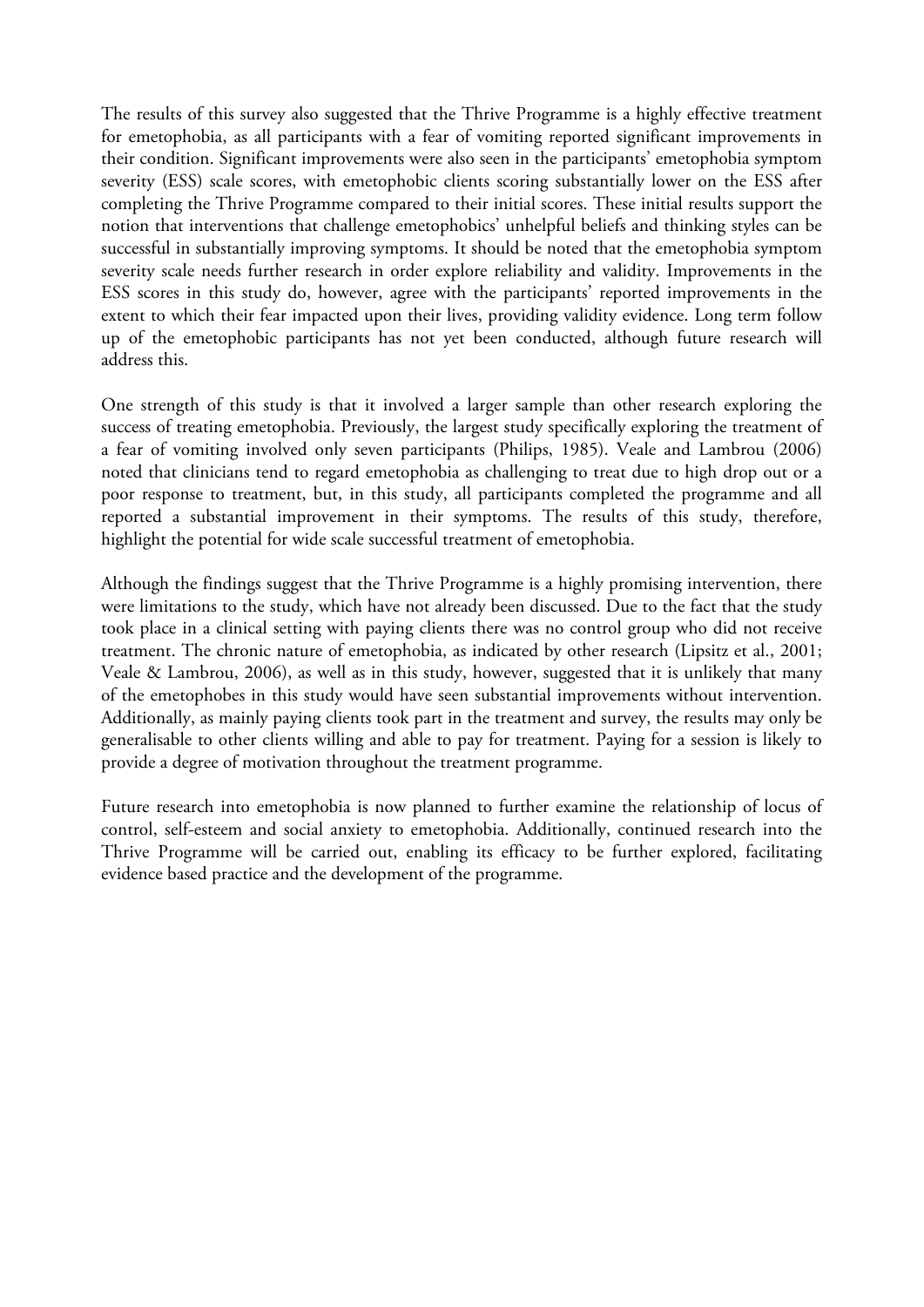#### REFERENCES:

- Becker, E. S., Rinck, M., Türke, V., Kause, P., Goodwin, R., Neumer, S., & Margraf, J. (2007). Epidemiology of specific phobia subtypes: findings from the Dresden Mental Health Study. *European Psychiatry*, *22*(2), 69–74.
- Boschen, M. J. (2007). Reconceptualizing emetophobia: A cognitive–behavioral formulation and research agenda. *Journal of anxiety disorders*, *21*(3), 407–419.
- Burger, J. M. (1984). Desire for control, locus of control, and proneness to depression. *Journal of Personality*, *52*(1), 71–89.
- Davidson, A. L., Boyle, C., & Lauchlan, F. (2008). Scared to lose control? General and health locus of control in females with a phobia of vomiting. *Journal of clinical psychology*, *64*(1), 30–39.
- Dembroski, T. M., MacDougall, J. M., & Musante, L. (1984). Desirability of control versus locus of control: Relationship to paralinguistics in the Type A interview. *Health Psychology*, *3*(1), 15–26. doi:10.1037/0278-6133.3.1.15
- Gebhardt, W. A., & Brosschot, J. F. (2002). Desirability of control: psychometric properties and relationships with locus of control, personality, coping, and mental and somatic complaints in three Dutch samples. *European Journal of Personality*, *16*(6), 423–438. doi:10.1002/per.463
- Hagley, A., & Kelly, R. (2009). A survey of client responses following completion of a course of "Pure Hynoanalysis", (PHA). IAPH.
- Hout, W. J., & Bouman, T. K. (2011). Clinical Features, Prevalence and Psychiatric Complaints in Subjects with Fear of Vomiting. *Clinical psychology & psychotherapy*.
- Hunter, P. V., & Antony, M. M. (2009). Cognitive-behavioral treatment of emetophobia: The role of interoceptive exposure. *Cognitive and Behavioral Practice*, *16*(1), 84–91.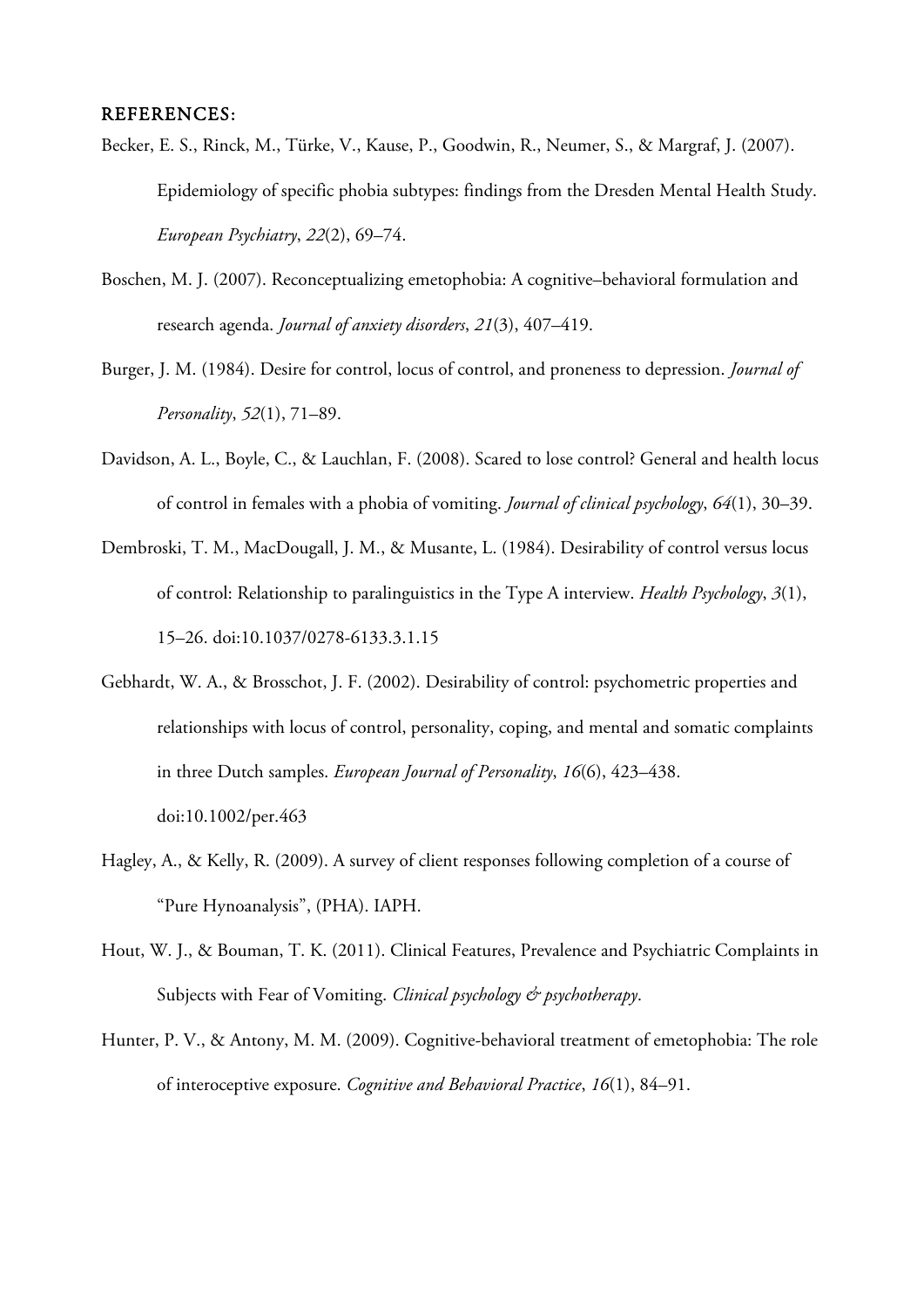- Klonoff, E. A., Knell, S. M., & Janata, J. W. (1984). Fear of nausea and vomiting: the interaction among psychosocial stressors, development transitions, and adventitious reinforcement. *Journal of Clinical Child & Adolescent Psychology*, *13*(3), 263–267.
- Lipsitz, J. D., Fyer, A. J., Paterniti, A., & Klein, D. F. (2001). Emetophobia: Preliminary results of an Internet survey. *Depression and Anxiety*, *14*(2), 149–152.
- McKenzie, S. (1994). Hypnotherapy for vomiting phobia in a 40-year-old woman. *Contemporary Hypnosis*.
- Moran, D. J., & O'Brien, R. M. (2005). Competence Imagery: A Case Study Treating Emetophobia. *Psychological reports*, *96*(3), 635–636.
- O'Connor, J. J. (2004). Why can't I get hives: brief strategic therapy with an obsessional child. *Family Process*, *22*(2), 201–209.
- Philips, H. C. (1985). Return of fear in the treatment of a fear of vomiting. *Behaviour research and therapy*, *23*(1), 45–52.
- Ritow, J. K. (1979). Brief treatment of a vomiting phobia. *American Journal of Clinical Hypnosis*, *21*(4), 293–296.
- Van Overveld, M., de Jong, P. J., Peters, M. L., van Hout, W. J., & Bouman, T. K. (2008). An internet-based study on the relation between disgust sensitivity and emetophobia. *Journal of anxiety disorders*, *22*(3), 524–531.
- Vandereycken, W. (2011). Media hype, diagnostic fad or genuine disorder? Professionals' opinions about night eating syndrome, orthorexia, muscle dysmorphia, and emetophobia. *Eating Disorders*, *19*(2), 145–155.
- Veale, D. (2009). Cognitive behaviour therapy for a specific phobia of vomiting. *The Cognitive Behaviour Therapist*, *2*(04), 272–288.
- Veale, D., & Lambrou, C. (2006). The psychopathology of vomit phobia. *Behavioural and Cognitive Psychotherapy*, *34*(2), 139.